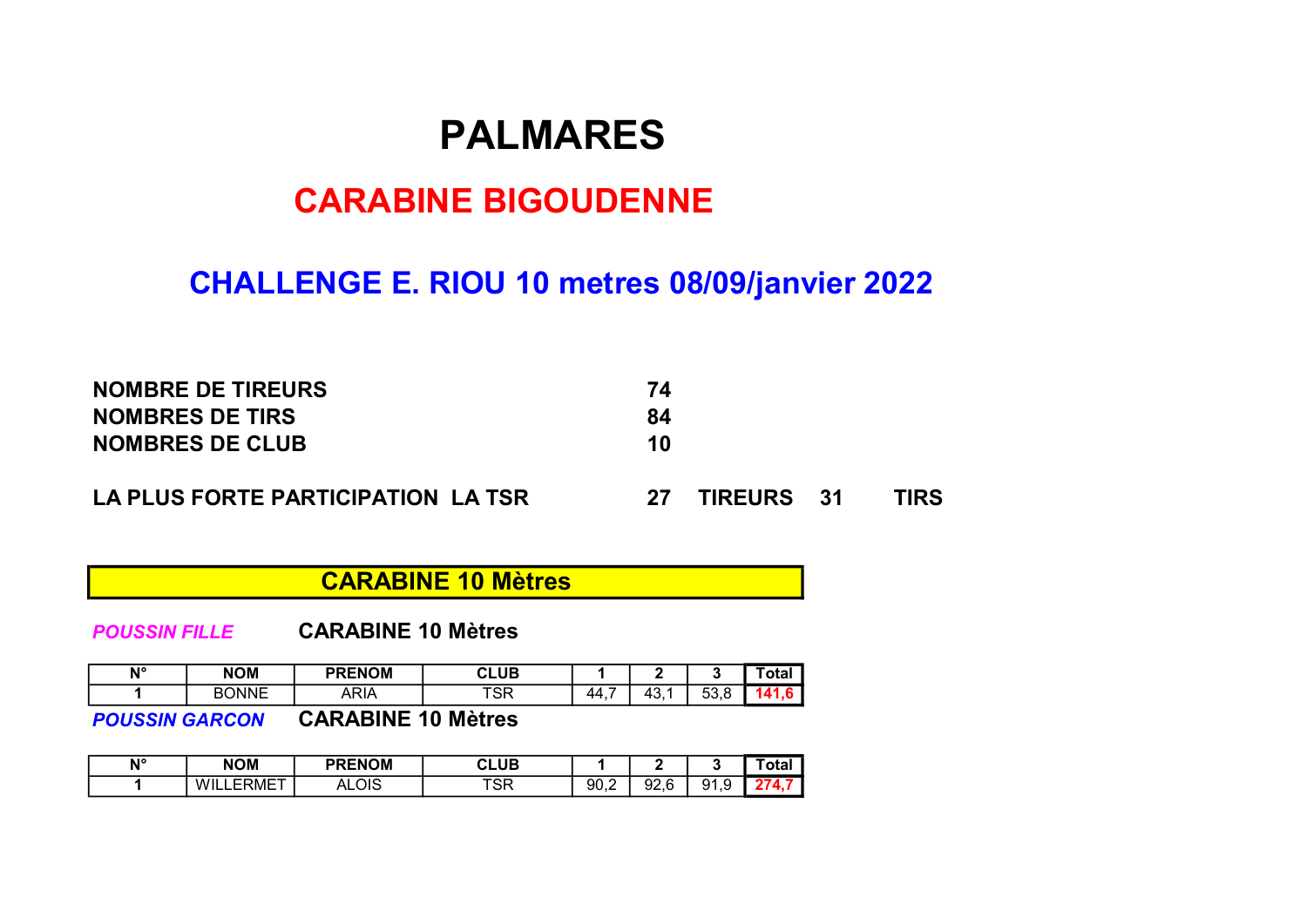|   | <b>GLOAGUEN</b> | <b>KFITH</b>  | CВ                  | 82,  | 84   | 83,4 | 249.5 |
|---|-----------------|---------------|---------------------|------|------|------|-------|
|   | LE GALLOU       | <b>MERWYN</b> | <b>STELLA MARIS</b> | 59,5 | 77.  | 77.9 | 214.5 |
|   | <b>BERTHOU</b>  | <b>KELENN</b> | TSR                 | 60,9 | 63,6 | 68,3 | 192.8 |
| 5 | <b>CRENN</b>    | TOM           | <b>TSR</b>          | 45.9 | 73.1 | 68,5 | 187,5 |
|   | DO CARNO        | LOUAN         | TSR                 | 42.4 | 49.7 | 40   | 132,1 |

#### BENJAMIN FILLE CARABINE 10 Mètres

| N° | <b>NOM</b>     | <b>PRENOM</b> | <b>CLUB</b> |      |      |      | ⊺otal |
|----|----------------|---------------|-------------|------|------|------|-------|
|    | <b>MERCIER</b> | <b>SALOME</b> | TSR         | 92   | 82.6 | 87.4 | 262   |
|    | <b>MARC</b>    | <b>SACHA</b>  | CВ          | 53.6 | 65.7 | 51.4 |       |
|    | <b>CLEMENT</b> | <b>ALICE</b>  | TSR         | 45.2 | 60.8 | 51.8 |       |
|    | <b>COROUGE</b> | <b>ELOISE</b> | CВ          | 56.6 | 50.8 | 39.3 |       |

#### BENJAMIN GARCON CARABINE 10 Mètres

| N° | <b>NOM</b>    | <b>PRENOM</b>    | <b>CLUB</b> |      |      |      | <b>Total</b> |
|----|---------------|------------------|-------------|------|------|------|--------------|
|    | TRICOT        | <b>ELOUARN</b>   | TSR         | 73,2 | 75,2 | 73,9 | 222,3        |
|    | <b>CADOT</b>  | <b>GABRIEL</b>   | CВ          | 64.6 | 72   | 73,6 | 210,2        |
|    | <b>AURANS</b> | <b>GWELTAZ</b>   | TSR         | 52.6 | 62.2 | 58,5 | 173.3        |
|    | <b>FLOCH</b>  | <b>MATHIS</b>    | TSR         | 42,3 | 68,4 | 61,5 | 172.2        |
| 5  | <b>FAVRE</b>  | <b>GUILLAUME</b> | TSR         | 47   | 28,5 | 54,9 | 130,5        |

## MINIME FILLE CARABINE 10 Mètres

| N° | <b>NOM</b>     | <b>PRENOM</b>   | <b>CLUB</b> |     |                 |                          |                           | Total |
|----|----------------|-----------------|-------------|-----|-----------------|--------------------------|---------------------------|-------|
|    | <b>SARAZIN</b> | <b>AUREGANE</b> | CВ          | 92, | Q1              | Q1<br>Δ                  | 88,                       | 202   |
|    | <b>BONNE</b>   | LILY            | TSR.        | 64. | $4^\circ$<br>Т4 | г7<br>ୁ<br>-<br>◡<br>. ب | 52.<br>$\sqrt{2}$<br>ے, ت |       |

#### MINIME GARCON CARABINE 10 Mètres

| $N^{\circ}$ | <b>NOM</b>                                        | <b>PRENOM</b> | ~.<br><b>:LUB</b><br>________ |                     |          |          |          | ˈotal |
|-------------|---------------------------------------------------|---------------|-------------------------------|---------------------|----------|----------|----------|-------|
|             | <b>AFN</b><br>JEI<br>-<br>-<br>∼<br>, , , , , , , | ∟UKA          | --<br>◡◡                      | RΔ<br>$\sim$ $\sim$ | QE<br>ου | 00<br>oΖ | _<br>80, |       |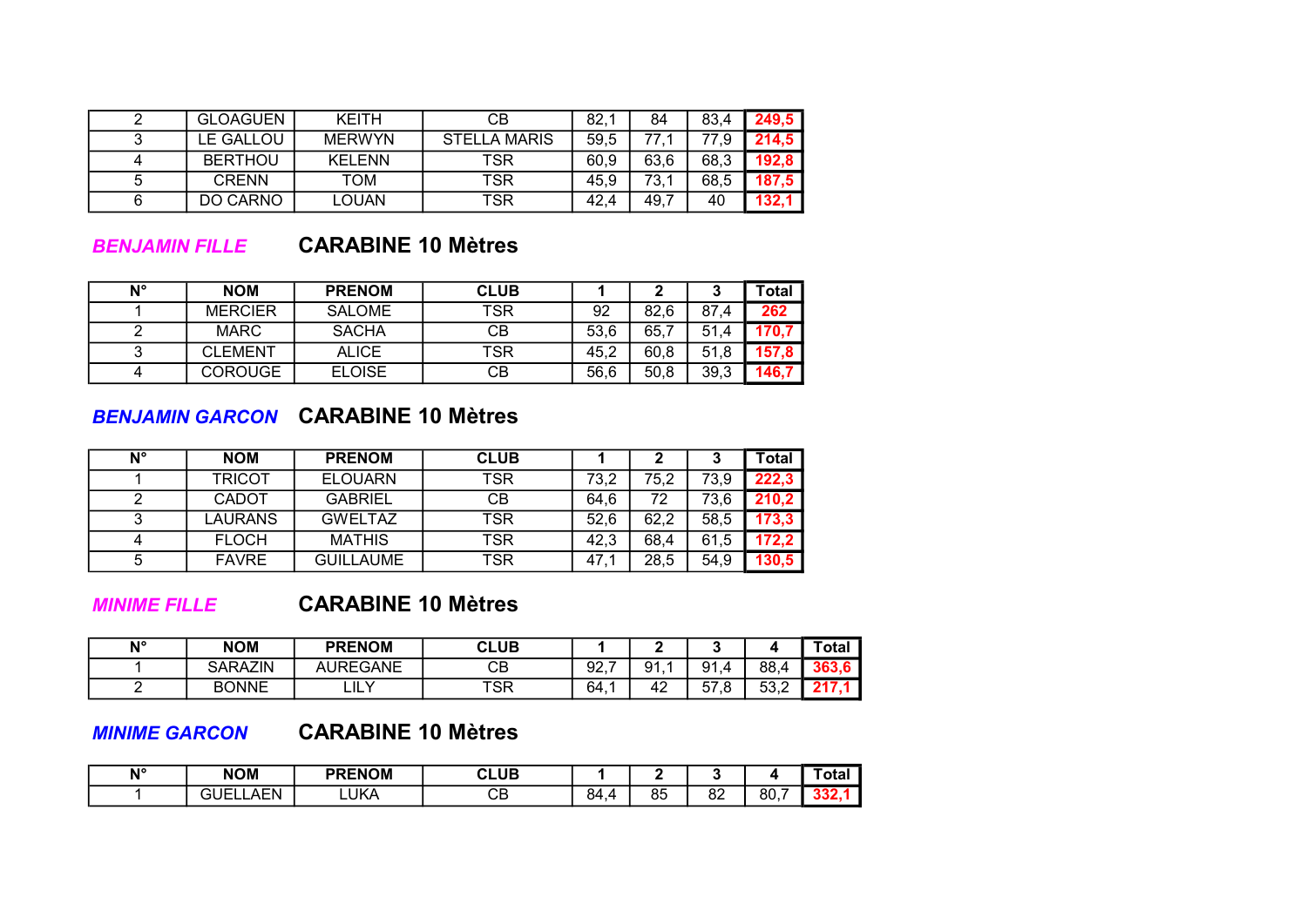| ⌒ | JAOUEN          | CORENTIN      | A BRESTOISE | 72.8 | 85.5 | 85.4 | 74,4 | 318.1 |
|---|-----------------|---------------|-------------|------|------|------|------|-------|
| ⌒ | <b>DESAGHER</b> | <b>ELOUAN</b> | TSR         | 65.1 | 65.4 | 76,  | 69   | 276,2 |
| 4 | <b>WRONSKI</b>  | <b>ARMAND</b> | CВ          | 69,9 | 73,3 | 58,3 | 73,4 | 274,9 |
|   | <b>CLEMENT</b>  | RAPHAEL       | TSR         | 62,  | 62,  | 66,  | 60.  | 252,2 |

#### CADET FILLE CARABINE 10 Mètres

| N° | NOM          | <b>PRENOM</b> | <b>CLUB</b> |      | -    |      |      |           |                          | <b>Total</b>         |
|----|--------------|---------------|-------------|------|------|------|------|-----------|--------------------------|----------------------|
|    | <b>FLOCH</b> | <b>ENORA</b>  | CВ          | 95,3 | 90,3 | 90,9 | 88,5 | 91<br>4   | 93,2                     | 549.6                |
|    | E ROY.<br>__ | ZOE           | СВ          | 68,5 | 65   | 66,6 | 70,2 | よつ<br>JZ, | 54<br>$\sim$<br>ັ<br>ن., | $\ddot{\phantom{1}}$ |

CADET GARCON CARABINE 10 Mètres

| ۸I° | <b>NOM</b>                  | <b>PRENOM</b>      | <b>CLUB</b> |      |             |     |      |       |                      | 'otal |
|-----|-----------------------------|--------------------|-------------|------|-------------|-----|------|-------|----------------------|-------|
|     | <b>ERM</b><br>31 JII<br>_ _ | <b>THIEL</b><br>МA | TCD<br>১ম   | 86,2 | 25 Z<br>いいい | 92, | 91,6 | 93, 3 | ۵Q<br>$\sim$<br>ວ∪.∪ | - 22  |

## JUNIOR FILLE CARABINE 10 Mètres

| N° | NOM            | <b>PRENOM</b> | <b>CLUB</b>        |      |               |      |             |             |           | ⊺otai |
|----|----------------|---------------|--------------------|------|---------------|------|-------------|-------------|-----------|-------|
|    | <b>MONCAER</b> | <b>MARIE</b>  | ום<br>TIR<br>OEMEL | 96,2 | O1<br>$\cdot$ | 96.5 | 954<br>ອບ.ູ | Q5 7<br>ວບ. | 94<br>T.U |       |

## DAME 1 CARABINE 10 Mètres

| N°.<br>. . | <b>NOM</b>     | <b>PRENOM</b>        | <b>CLUB</b> |                                       |    |    |    |                     |         | ˈotal |
|------------|----------------|----------------------|-------------|---------------------------------------|----|----|----|---------------------|---------|-------|
|            | <b>ALMANZA</b> | <b>NURORE</b><br>AU. | TCD<br>১    | $\sim$<br>-<br>u<br>ອ ເ<br>. <u>.</u> | 94 | 89 | 90 | Q <sub>1</sub><br>ີ | ററ<br>ັ | . .   |

#### DAME 2 CARABINE 10 Mètres

| $N^{\circ}$ | <b>NOM</b>      | <b>PRENOM</b>     | <b>CLUB</b>        |      |      |      |      |      |      | Total |
|-------------|-----------------|-------------------|--------------------|------|------|------|------|------|------|-------|
|             | <b>COIC</b>     | <b>CHRISTELLE</b> | <b>CELAR SPORT</b> | 91,4 | 88.5 | 94,8 | 96,9 | 92,4 | 96,4 | 560,4 |
|             | .HERITIER       | <b>SANDRINE</b>   | <b>PLOEMEL TIR</b> | 89,8 | 90.6 | 92,3 | 85,5 | 89,2 | 92,2 | 539,6 |
|             | <b>BERGER</b>   | <b>SYLVIANE</b>   | TSR                | 83,2 | 95,3 | 87   | 84,9 | 88,7 | 87.9 | 527,1 |
|             | <b>DIVERRES</b> | <b>DOMINIQUE</b>  | CSAM               | 83   | 89   | --   | 81   | 86   | 83   | 499   |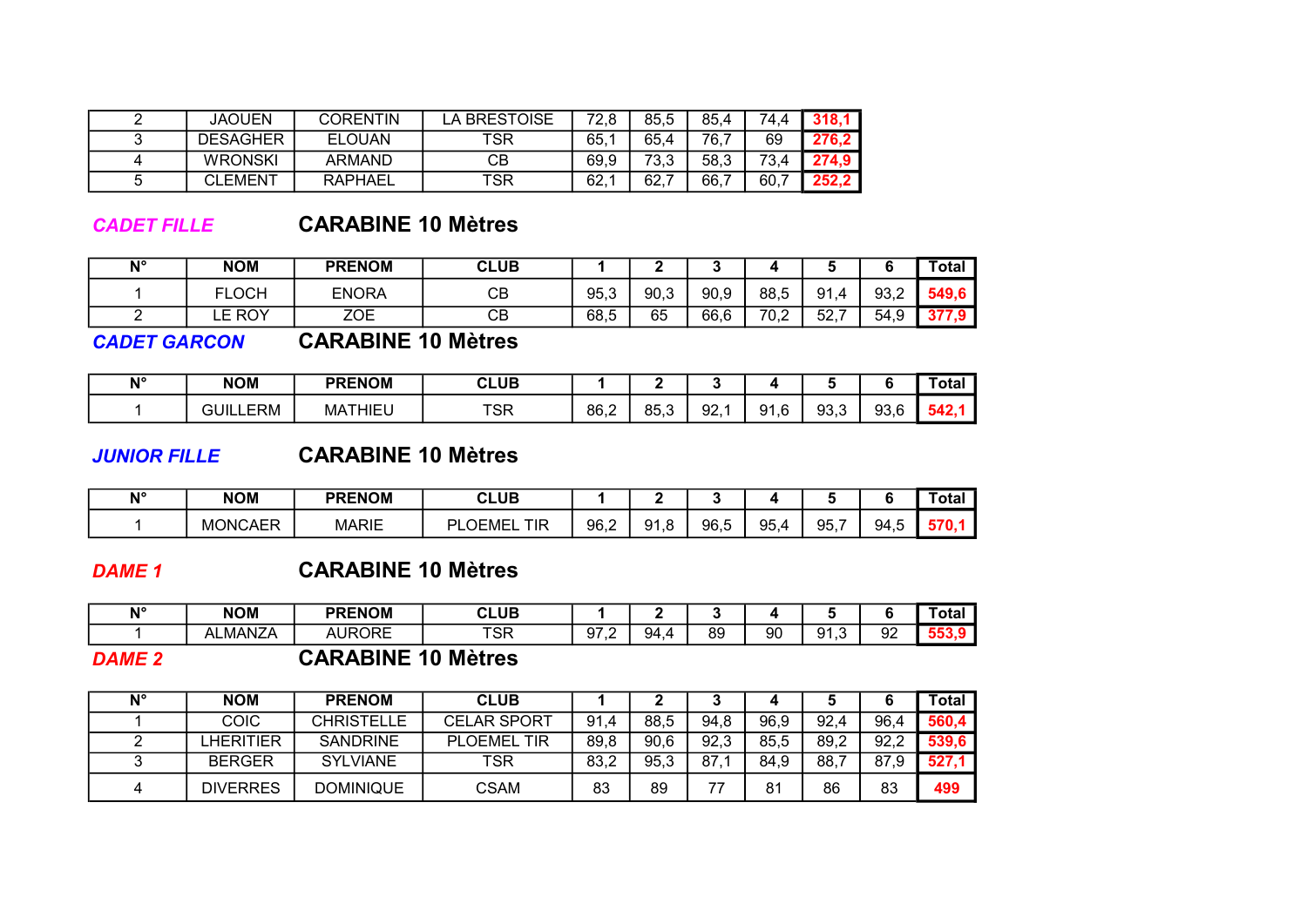## DAME 3 CARABINE 10 Mètres

| N۱° | <b>NOM</b> | <b>PRENOM</b>               | <b>CLUB</b>               |               |             |            |                               |  | ⊺ota |
|-----|------------|-----------------------------|---------------------------|---------------|-------------|------------|-------------------------------|--|------|
|     | GADONNA    | ENE.<br>HFL<br><b>MARIE</b> | <b>MARIS</b><br>~-<br>. . | O 4<br>د. ۱ ه | 930<br>ບບ.ວ | റാ<br>ວບ,∠ | 0F <sub>0</sub><br>. .<br>∪.∪ |  | . .  |

## SENIOR 1 CARABINE 10 Mètres

| N° | <b>NOM</b>      | <b>PRENOM</b> | <b>CLUB</b>         |       |      |       |       |       |      | Total |
|----|-----------------|---------------|---------------------|-------|------|-------|-------|-------|------|-------|
|    | <b>KEROULIN</b> | Y-MARIE       | CВ                  | 96,9  | 102. | 101,5 | 99,3  | 97,6  | 99,9 | 597,3 |
|    | <b>TASSEL</b>   | <b>GURVAN</b> | TSR                 | 100,6 | 99,3 | 95,4  | 100,2 | 100,9 | 99.1 | 595,5 |
|    | <b>DEMOUGIN</b> | <b>EWEN</b>   | CВ                  | 98    | 98,5 | 101,9 | 97    | 96,3  | 99,2 | 590,9 |
|    | <b>RIVIER</b>   | <b>KEVIN</b>  | <b>STELLA MARIS</b> | 86,8  | 86,1 | 92,5  | 94,2  | 92,8  | 98,2 | 550,6 |
| b  | E BERRE.        | <b>ALAIN</b>  | <b>PLOEMEL TIR</b>  | 80,2  | 62,1 | 79,8  | 71    | 73    | 72,3 | 438,4 |

## SENIOR 2 CARABINE 10 Mètres

| N° | <b>NOM</b>     | <b>PRENOM</b> | <b>CLUB</b>          |      |      |      |      |      |           | Total |
|----|----------------|---------------|----------------------|------|------|------|------|------|-----------|-------|
|    | <b>RIOU</b>    | <b>MICHEL</b> | CВ                   | 96.5 | 91,9 | 96,6 | 93,3 | 98,8 | 97,8      | 574,9 |
|    | <b>TANGUY</b>  | <b>DAVID</b>  | CВ                   | 90,9 | 92,8 | 92,3 | 97,1 | 98.7 | .9<br>91  | 563,7 |
|    | <b>MICHEL</b>  | <b>MARC</b>   | <b>PLOEMEL TIR</b>   | 87,  | 93,9 | 92,9 | 98,5 | 95,8 | 95,3      | 563,5 |
|    | <b>POIRIER</b> | <b>NICO</b>   | TSR                  | 94.4 | 91.6 | 94,2 | 94.5 | 91.6 | 94,1      | 560,4 |
|    | VITI           | JB            | <b>ASPTT MORLAIX</b> | 94.6 | 90.5 | 92,3 | 97,5 | 90.5 | 83,3      | 548,7 |
| 6  | .ANGLOIS       | <b>MICHEL</b> | <b>ASPTT MORLAIX</b> | 89,8 | 86,2 | 96,2 | 89   | 87.  | 91.7<br>7 | 540,6 |

SENIOR 3 CARABINE 10 Mètres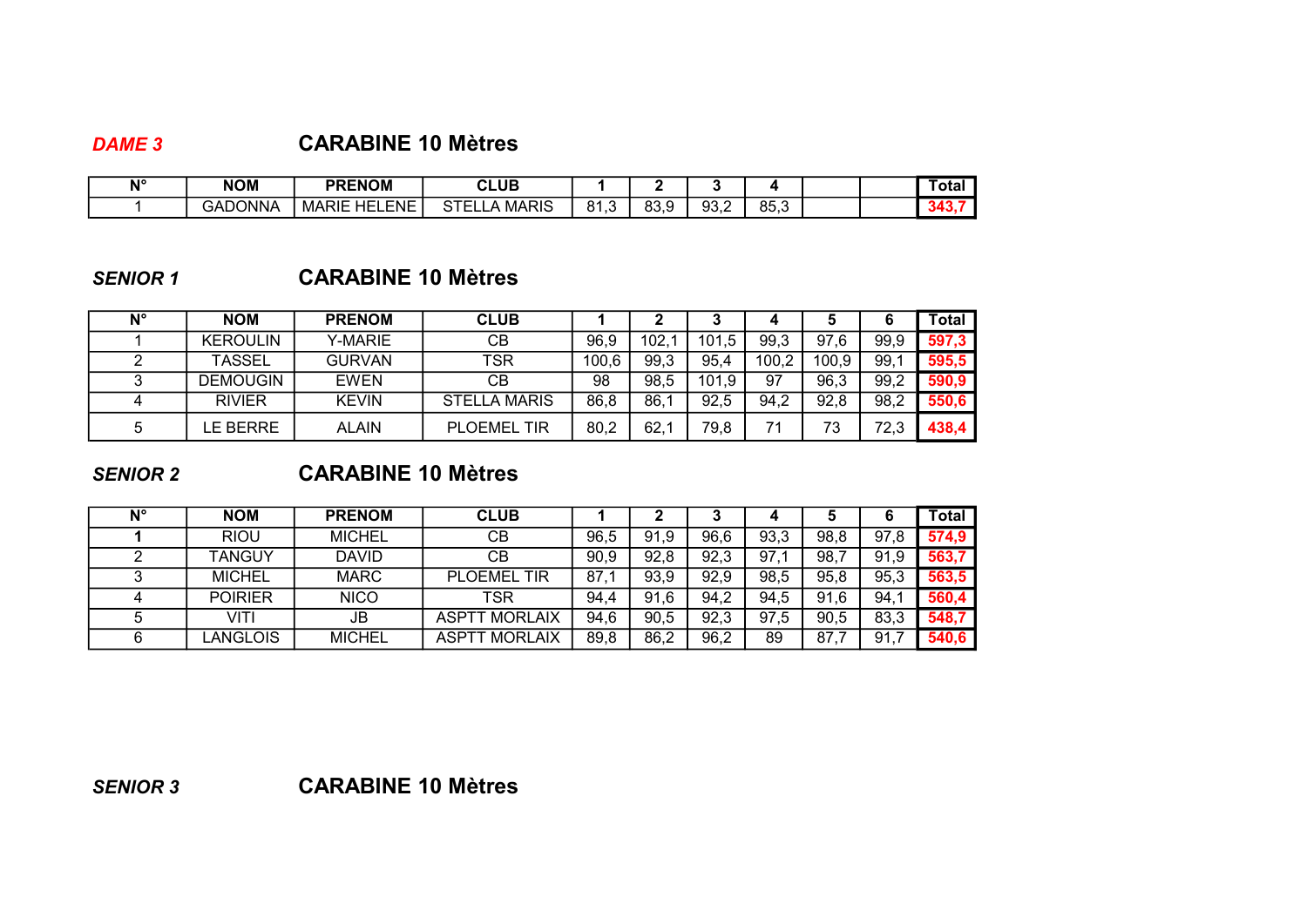| N° | <b>NOM</b>      | <b>PRENOM</b> | <b>CLUB</b>         |          |      |      |      |      |          | Total |
|----|-----------------|---------------|---------------------|----------|------|------|------|------|----------|-------|
|    | <b>BARTZ</b>    | <b>ALAIN</b>  | TSB                 | 93,6     | 93,6 | 93   | 94,7 | 92,5 | 96,2     | 563,6 |
|    | <b>KEROULIN</b> | <b>ROGER</b>  | CВ                  | 91       | 92.  | 92,  | 80,5 | 90.4 | 91<br>.4 | 537,5 |
|    | <b>ALMANZA</b>  | LUC           | TSR                 | 91<br>.6 | 87   | 81,8 | 86,4 | 79,7 | 90,2     | 516.8 |
|    | <b>GADONNA</b>  | <b>ALAIN</b>  | LA STELLA MARIS     | 78,2     | 81.8 | 81.6 | 79   | 66.9 | 80,3     | 467,8 |
|    | <b>PETITBON</b> | GUY           | <b>STELLA MARIS</b> | 66,9     | 62.8 | 73,  | 84.2 | 76,4 | 70,2     | 433,6 |

## PISTOLET 10 METRES

## CADET GARCON PISTOLET 10 Mètres

| лlо<br>. . | <b>NOM</b>     | <b>PRENOM</b> | <b>CLUB</b> |    | -                             |         |                    |    |    | ˈotal                             |
|------------|----------------|---------------|-------------|----|-------------------------------|---------|--------------------|----|----|-----------------------------------|
|            | <b>GALLIOT</b> | <b>MARKAN</b> | <b>TSR</b>  | 80 | $\overline{\phantom{a}}$<br>- | 70<br>ີ | o٥<br>oΖ<br>$\sim$ | -- | 66 | $\bullet$ $\bullet$<br><b>456</b> |

#### JUNIOR GARCON PISTOLET 10 Mètres

| N° | <b>NOM</b>      | <b>PRENOM</b>         | <b>CLUB</b> |    |    |    |                        |                      |           | otal |
|----|-----------------|-----------------------|-------------|----|----|----|------------------------|----------------------|-----------|------|
|    | <b>ROBINEAU</b> | <sup>2</sup> -GABRIEL | TOD<br>১    | 86 | 84 | ΧД | $\sim$<br>$\mathbf{o}$ | $\circ$<br>٥z<br>$-$ | 86<br>- - | 509  |

## DAME 2 PISTOLET 10 Mètres

| N° | <b>NOM</b>      | <b>PRENOM</b>    | <b>CLUB</b>             |    |    |    |    |    |    | Total |
|----|-----------------|------------------|-------------------------|----|----|----|----|----|----|-------|
|    | _ANGLOIS        | <b>CHANTAL</b>   | <b>MORLAIX</b><br>ASPTT | 93 | 87 | 93 | 90 | 89 | 89 | 541   |
|    | <b>DIVERRES</b> | <b>DOMINIQUE</b> | CSAM                    | 83 | 89 | -- | 81 | 86 | 83 | 499   |
|    | E ROUGE.        | <b>CLAIRE</b>    | <b>TSR</b>              |    | 83 |    | 88 | ララ | 84 | 486   |
|    | <b>ASCOET</b>   | <b>SANDRINE</b>  | <b>STELLA MARIS</b>     | 80 | 80 | 78 | 85 | 78 |    | 478   |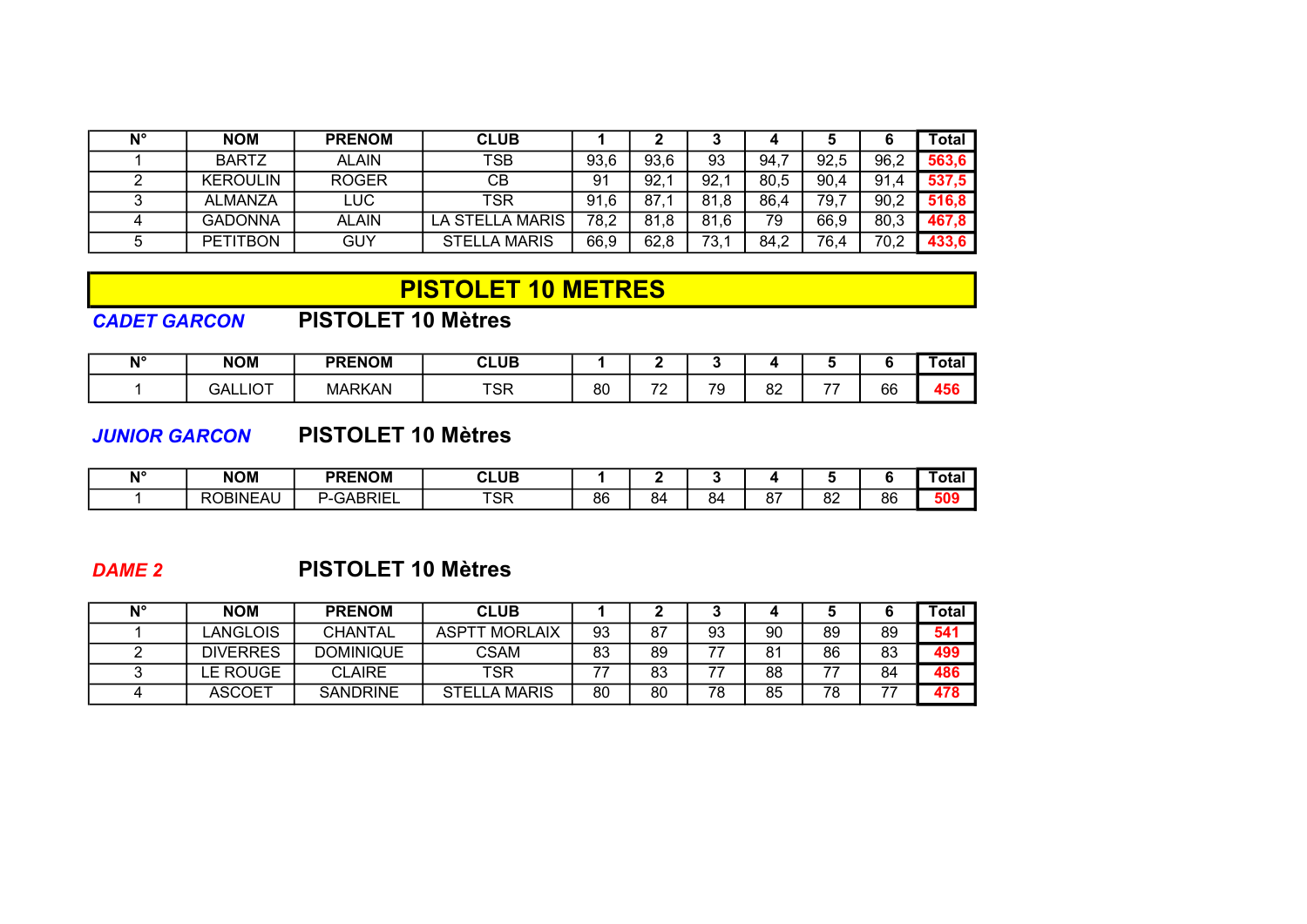## SENIOR 1 PISTOLET 10 Mètres

| N° | <b>NOM</b>     | <b>PRENOM</b> | <b>CLUB</b>                  |    |    |    |    |    |    | <sup>-</sup> otal |
|----|----------------|---------------|------------------------------|----|----|----|----|----|----|-------------------|
|    | <b>KERLOCH</b> | David         | <b>ONTAIRE</b><br><b>VOL</b> | 93 | 85 | 89 | 90 | 92 | 95 | 544               |
|    | PENGLOAN       | MAEL          | LA BRESTOISE                 | 91 | 81 | 91 | 85 | 90 | 84 | 522               |

## SENIOR 2 PISTOLET 10 Mètres

| $N^{\circ}$ | <b>NOM</b>       | <b>PRENOM</b>   | <b>CLUB</b>         |    |    |    |    | а  |    | <b>Total</b> |
|-------------|------------------|-----------------|---------------------|----|----|----|----|----|----|--------------|
|             | <b>CABELGUEN</b> | <b>ANTHONY</b>  | <b>TSR</b>          | 89 | 91 | 91 | 92 | 96 | 95 | 554          |
|             | <b>FUMAZ</b>     | <b>MICHEL</b>   | LA BRESTOISE        | 87 | 91 | 92 | 89 | 86 | 86 | 531          |
|             | <b>LAPOUBLE</b>  | <b>STEPHAN</b>  | TSR                 | 83 | 86 | 85 | 84 | 92 | 87 | 517          |
|             | <b>GUILLERM</b>  | <b>DANIEL</b>   | <b>TSR</b>          | 83 | 83 | 84 | 91 | 85 | 87 | 513          |
| G           | <b>PARRY</b>     | <b>PATRICE</b>  | CВ                  | 84 | 83 | 84 | 87 | 86 | 84 | 508          |
| 6           | <b>BALANNEC</b>  | <b>PHILIPPE</b> | <b>STELLA MARIS</b> | 83 | 83 | 78 | 80 | 80 | 83 | 487          |
|             | LHERITIER        | <b>PASCAL</b>   | <b>PLOEMEL TIR</b>  | 63 | 72 | 63 | 72 | 72 | 77 | 419          |

#### SENIOR 3 PISTOLET 10 Mètres

| N° | <b>NOM</b>        | <b>PRENOM</b>     | <b>CLUB</b>         |    | 2  |    |    | 5  | 6  | <b>Total</b> |
|----|-------------------|-------------------|---------------------|----|----|----|----|----|----|--------------|
|    | LE CAT            | YANNICK           | <b>CSAM</b>         | 88 | 90 | 90 | 91 | 88 | 87 | 534          |
| 2  | <b>OLLIVIER</b>   | <b>J FRANCOIS</b> | <b>TSR</b>          | 87 | 90 | 89 | 90 | 86 | 91 | 533          |
| 3  | <b>BERNARD</b>    | <b>REMY</b>       | <b>TSR</b>          | 87 | 90 | 88 | 84 | 87 | 82 | 518          |
| 4  | VOLANT            | <b>PIERRE</b>     | <b>STC</b>          | 88 | 93 | 84 | 79 | 83 | 86 | 513          |
| 5  | LE LAY            | <b>CLAUDE</b>     | LA BRESTOISE        | 85 | 78 | 90 | 86 | 85 | 85 | 509          |
| 6  | <b>GUENNOC</b>    | <b>MARTIAL</b>    | LA BRESTOISE        | 84 | 83 | 88 | 83 | 78 | 81 | 497          |
|    | URCUN             | <b>PIERRE</b>     | CВ                  | 87 | 72 | 88 | 78 | 88 | 78 | 491          |
| 8  | <b>DESECURES</b>  | <b>EDMOND</b>     | CВ                  | 72 | 78 | 83 | 80 | 76 | 79 | 468          |
| 9  | <b>MAZE</b>       | <b>BRUNO</b>      | СB                  | 71 | 78 | 78 | 74 | 73 | 76 | 450          |
| 10 | LEON              | THIERRY           | LA BRESTOISE        | 77 | 75 | 71 | 74 | 68 | 83 | 448          |
| 11 | <b>BRICHETEAU</b> | <b>J-LOUIS</b>    | СB                  | 63 | 79 | 72 | 73 | 67 | 59 | 413          |
| 12 | E BERRE.          | <b>PHILIPPE</b>   | <b>STELLA MARIS</b> | 47 | 66 | 53 | 42 | 60 | 50 | 318          |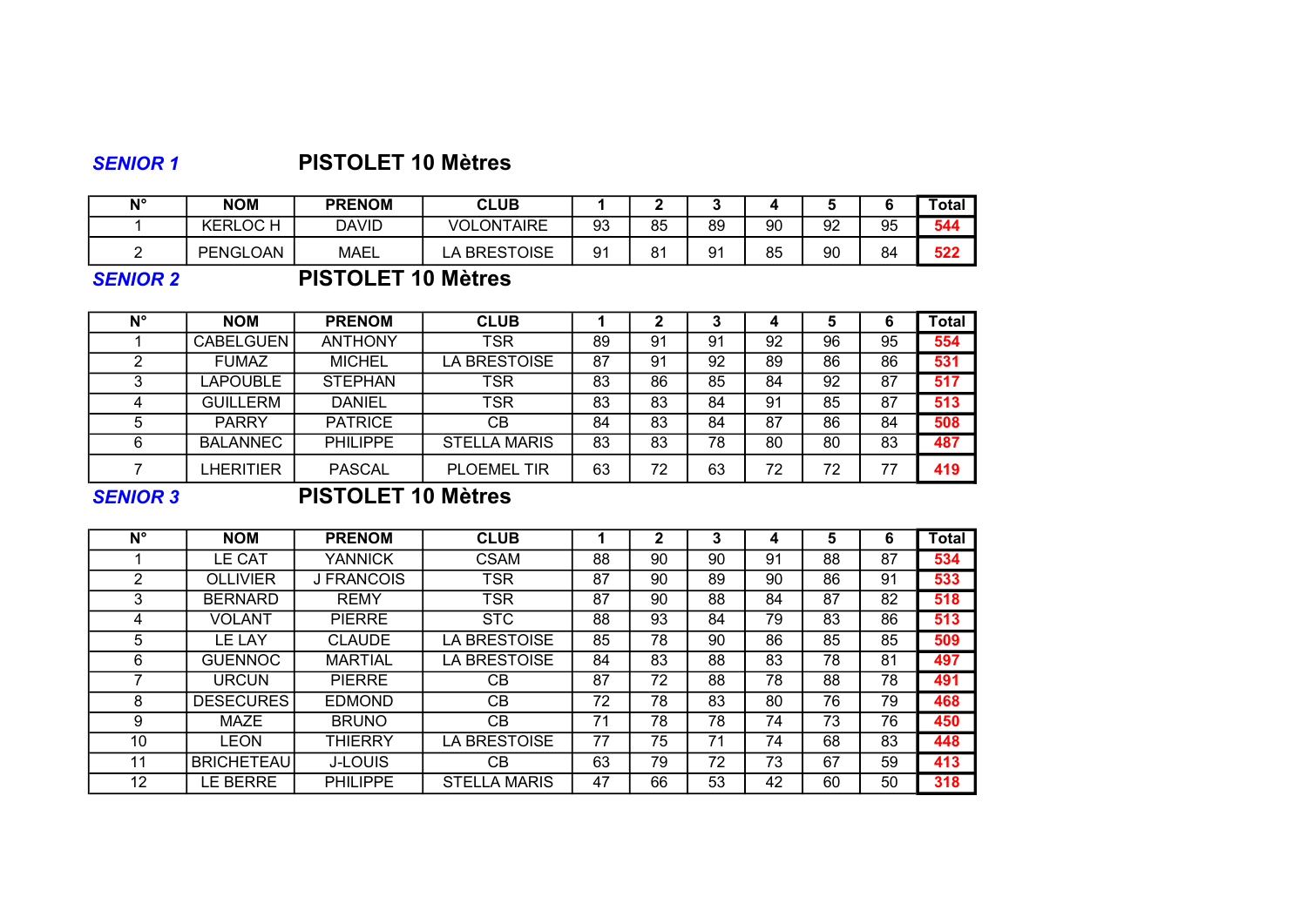## PISTOLET STANDART 10 M

### SENIOR 2

| <b>AIO</b> | <b>NOM</b>     | <b>PRENOM</b>   | <b>CLUB</b>                       |    |                  |    |    |    |              |                      |                      | 'otal           |
|------------|----------------|-----------------|-----------------------------------|----|------------------|----|----|----|--------------|----------------------|----------------------|-----------------|
|            | <b>BALAMEC</b> | <b>PHILIPPE</b> | <b>MARIS</b><br>$\cap$ T $\Gamma$ | 34 | $\sqrt{2}$<br>43 | Δ  | 41 | 38 | $\sim$<br>ັບ | $\overline{ }$<br>45 | $\overline{ }$<br>ن+ | 32 <sub>7</sub> |
|            | <b>PARRY</b>   | <b>PATRICE</b>  | ◠◻<br>◡∟                          | 40 | 42               | 44 | 38 | 34 |              | $\overline{ }$<br>47 |                      | י מפ<br>JZ.     |

#### SENIOR 3

| <b>AIO</b> | <b>NOM</b>     | <b>PRENOM</b> | <b>CLUB</b>                       |          |     |         |    |    |                  |    |               | ˈotal |
|------------|----------------|---------------|-----------------------------------|----------|-----|---------|----|----|------------------|----|---------------|-------|
|            | <b>GUENNOC</b> | MARTIAL       | <b>BRESTOISE</b><br>$\rightarrow$ | 10<br>יי | 4 C | ററ<br>. | 34 | 36 | $\sim$ $-$<br>., | 34 | $\sim$<br>. . | - 24* |

#### DAME<sub>2</sub>

| N° | <b>NOM</b>      | <b>PRENOM</b>   | <b>CLUB</b>           |    |    |            |               |          |          |    |     | $\mathsf{Total}$ . |
|----|-----------------|-----------------|-----------------------|----|----|------------|---------------|----------|----------|----|-----|--------------------|
|    | <b>LANGLOIS</b> | <b>CHANTAL</b>  | <b>MORLAIX</b><br>ΔDΤ | 39 | 37 | 43         | 45            | 43       | 46       | 39 | 46  | 338                |
|    | <b>ASCOAT</b>   | <b>SANDRINE</b> | MARIS ا<br>STEI       | 32 | 42 | つに<br>ບບ   | 42            | 40       | -37      | 38 | A 4 | 307                |
|    | LE ROUGE        | <b>CLAIRE</b>   | TSR                   | 38 | 39 | -27<br>، ب | $\sim$<br>ູບ. | っっ<br>ບປ | 22<br>υu | 38 | 44  | 299                |

## PISTOLET VITESSE 10 M

#### SENIOR 1

| N۱° | <b>NOM</b> | <b>PRENOM</b> | <b>CLUB</b>                        |  |  |  |  | ⊤ota. |
|-----|------------|---------------|------------------------------------|--|--|--|--|-------|
|     | PENGLOAN   | MAEL          | ESTOISE<br><b>DDL</b><br>∸<br>____ |  |  |  |  |       |

#### SENIOR 2

| <b>AIO</b> | <b>NOM</b>            | <b>PRENOM</b> | <b>CLUB</b>      |  |  |  |  | Гotal |
|------------|-----------------------|---------------|------------------|--|--|--|--|-------|
|            | <b>FUBBA7</b><br>UMAZ | <b>MICHEL</b> | <b>BRESTOISE</b> |  |  |  |  |       |

#### DAME<sub>2</sub>

| N° | <b>NOM</b>           | <b>PRENOM</b> | <b>CLUB</b>                        |     |  |  |  | Total     |
|----|----------------------|---------------|------------------------------------|-----|--|--|--|-----------|
|    | E ROUGE<br><b>∟∟</b> | <b>CLAIRE</b> | <b>TSR</b>                         |     |  |  |  | <b>OF</b> |
|    | <b>LANGLOIS</b>      | CHANTAL       | <b>MORLAIX</b><br>ASP <sup>7</sup> | . . |  |  |  |           |